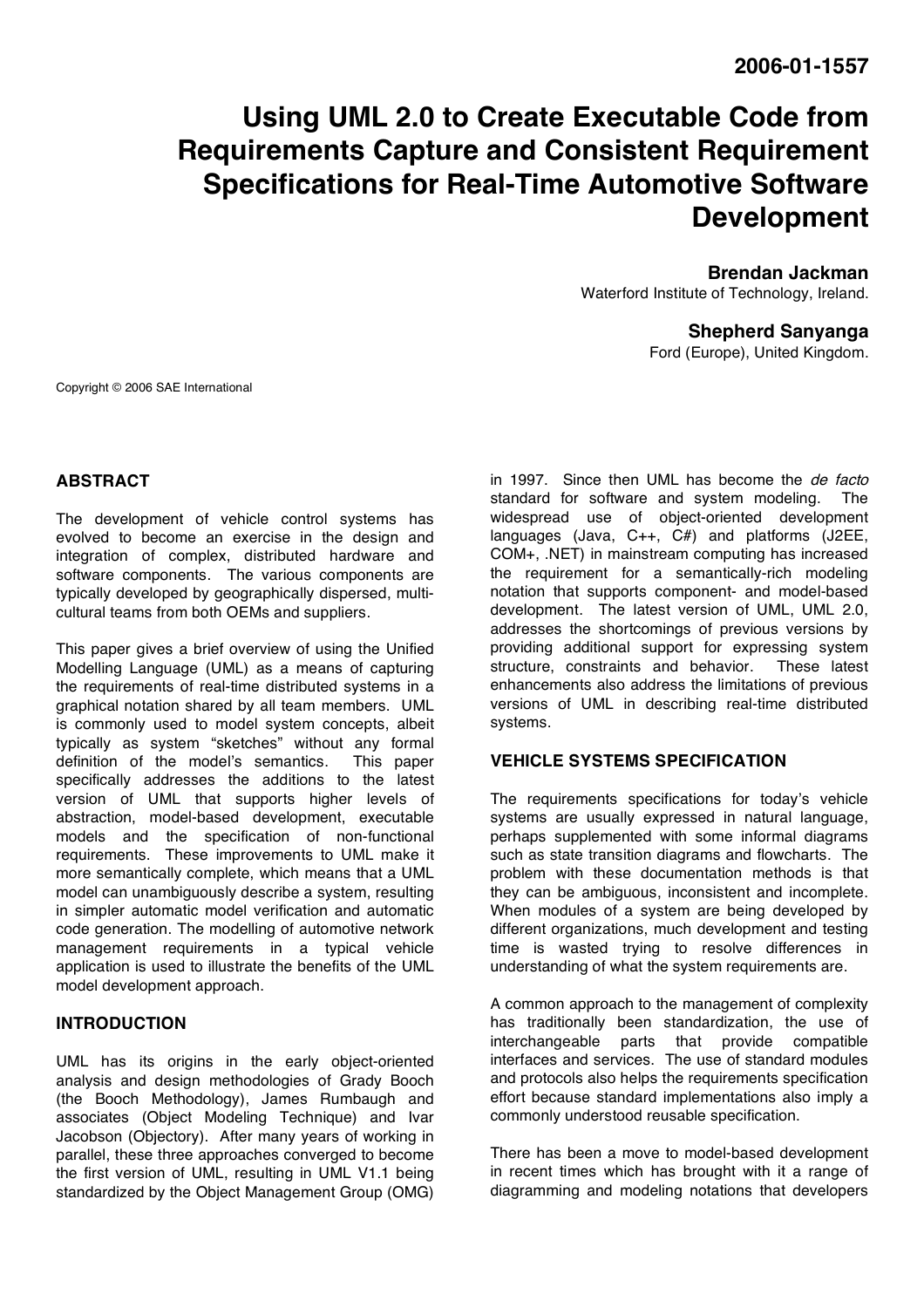can use instead of natural language specifications. To be effective however, the modeling notations used must have well-defined semantics and be more than just an informal diagramming notation. UML is a welldefined modeling notation that can be used to document system requirements.

# **UML SYSTEM VIEWS**

UML currently has over a dozen different diagrams to model various aspects of a system. Fortunately not all of them need to be used in a development project. Developers are free to select the models that best express the important aspects of their system. While each diagram expresses either a behavioral or structural aspect of the system, it is useful to organize the models into a 4+1 view of the system, that is, there are four distinct views of a system, plus one view that describes how the overall system fits together. These views are shown in Figure 1.



Figure 1. System Views

#### USE CASE VIEW

In UML the overall system functionality required by the users is described by a Use Case diagram. Use Cases are pieces of functionality that are invoked by Actors, which can be end-users, or in the case of realtime systems, external sensors or other system components. Use Cases can have dependencies on other Use Cases, allowing functions to be reused. Use Cases can also be special cases of other Use Cases using generalization or inheritance. This allows

standard functions to be tailored to suit special requirements. Figure 2 shows a Use Case diagram for a power window system.



Figure 2. Use Case Diagram

Use Case requirements can be expressed in any suitable format. Traditionally this has been natural language, although such requirements can be incomplete, inconsistent and ambiguous. The availability of standard templates and requirements management tools has eased some of these problems. UML 2.0 also allows Use Cases to be expressed in terms of other UML models, most commonly Activity diagrams and Sequence diagrams. This hierarchical view of system requirements supports requirements traceability and automated consistency checking.

#### DESIGN VIEW

The design view describes the software elements and their interactions necessary to realize the functionality of the system. The design view provides the logical structure and behavior of the software without addressing how the software elements are distributed across the hardware platform. The UML diagrams that support the design view are

- Class diagrams
- Object Diagrams
- Activity Diagrams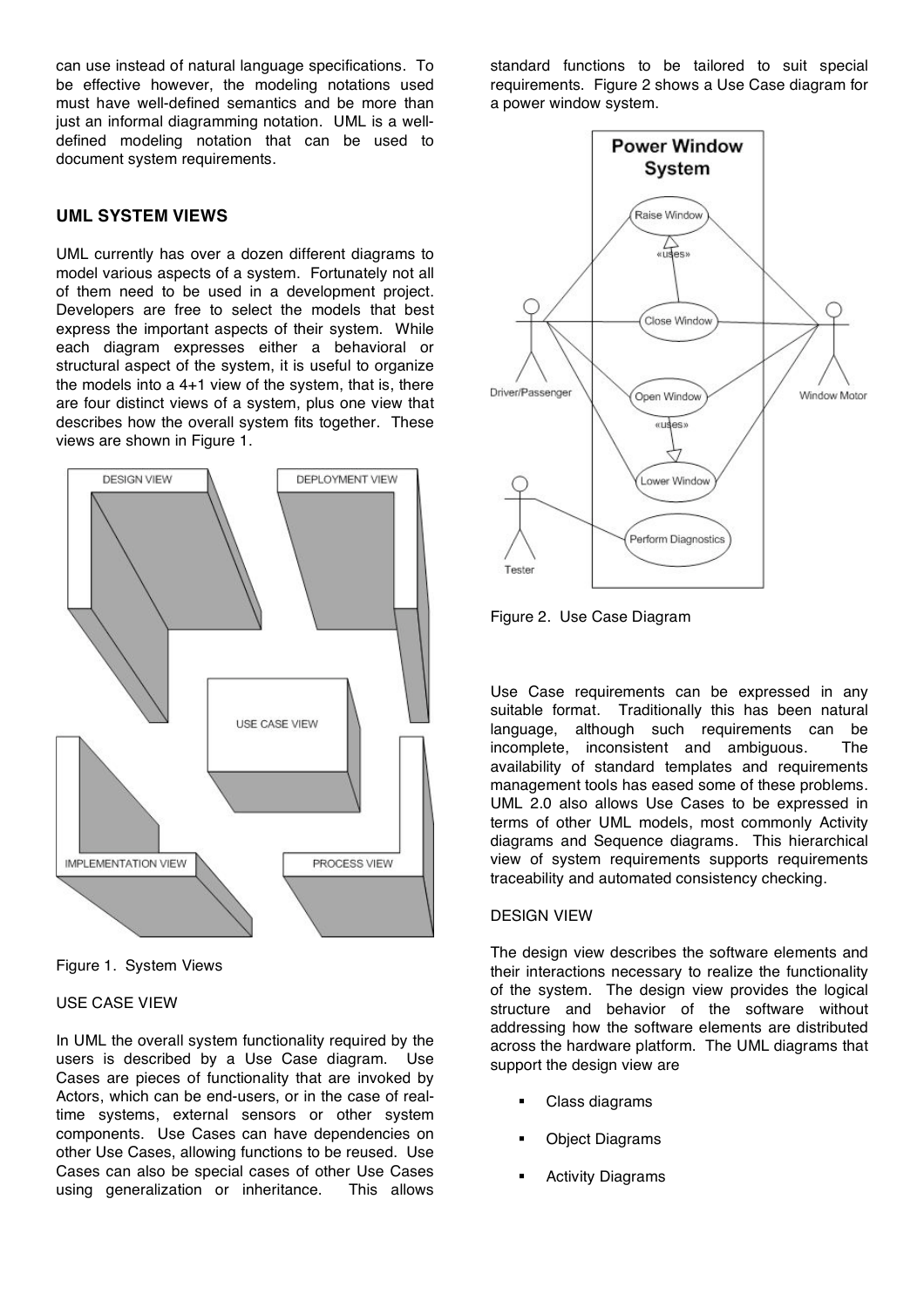- Composite Structure Diagrams
- Sequence Diagrams

#### DEPLOYMENT VIEW

The deployment view captures the details of how a system is configured and installed on physical hardware architectures. It can illustrate aspects of the system architecture such as network configuration and redundancy. The deployment view can be illustrated with the following UML diagrams

- Component diagrams
- Deployment diagrams
- Interaction Diagrams

#### IMPI EMENTATION VIEW

The implementation view is concerned with the configuration management of the system. It shows which source files implement which classes and the dependencies between system components. Implementation views can be expressed using the following diagrams

- Component diagrams
- **Interaction diagrams**
- Composite Structure diagrams
- Statechart diagrams
- Package diagrams

## PROCESS VIEW

The process view illustrates the concurrency among the software elements and can be used to express performance and scalability requirements. The process view is expressed with the following UML diagrams

- Interaction diagrams
- Activity diagrams
- Timing diagrams

USING UML

As can be seen, individual UML diagrams can serve many purposes, supporting different views of a system. Many developers tend to use just a few UML diagrams to provide rough sketches of the system functionality. The Class diagram, Interaction diagram and Package diagrams tend to be the most commonly used models in this regard. To get the maximum benefit from UML, it needs to be regarded as more than just a diagramming notation. The semantics of UML 2.0 have been strengthened so that UML can now be considered a development language. New extensions to UML and tool support means that it is possible to create executable models of a system using UML. This allows for earlier verification of system functionality and support for model-based development at higher levels of abstraction.

In the latest version of UML, Each system requires a Use Case View that expresses the required system functionality. Once the requirements have been determined, the Design View is used to describe the fundamental components of the system and how they work together to realize the functionality of the system.

The developer can decide to use one or more of the other system views to highlight important requirements and design decisions. Non-functional requirements, for example performance constraints and software deployment, are sometimes expressed in natural language, but could be more clearly described using the Implementation, Deployment and Process view diagrams. With tool support it is possible to automatically verify these non-functional requirements when expressed as UML models.

# **UML FUNDAMENTALS**

This section gives a brief overview of the main UML diagrams. The intention is to give the reader an idea of what is possible with UML. The reader is referred to the UML standard [ref] and some of the many UML books [ref] for a thorough treatment of the subject.

## CLASS DIAGRAM

The Class diagram is the most fundamental of all the UML diagrams. A Class diagram describes the basic software elements that make up a system and the static relationships between them. A Class represents a set of things that have a common set of data (called attributes) and behavior (called methods). For example, in Figure 3 the class "Car" represents the general set of all cars. Its attributes might include details such as Make, Model, Model Year, Owner and Color. Its methods might include getColor(), getVIN() and changeColor(). Even though UML is fundamentally object-oriented, it can be used to model non-object-oriented (procedural) systems. The main thing to remember is that a Class can represent any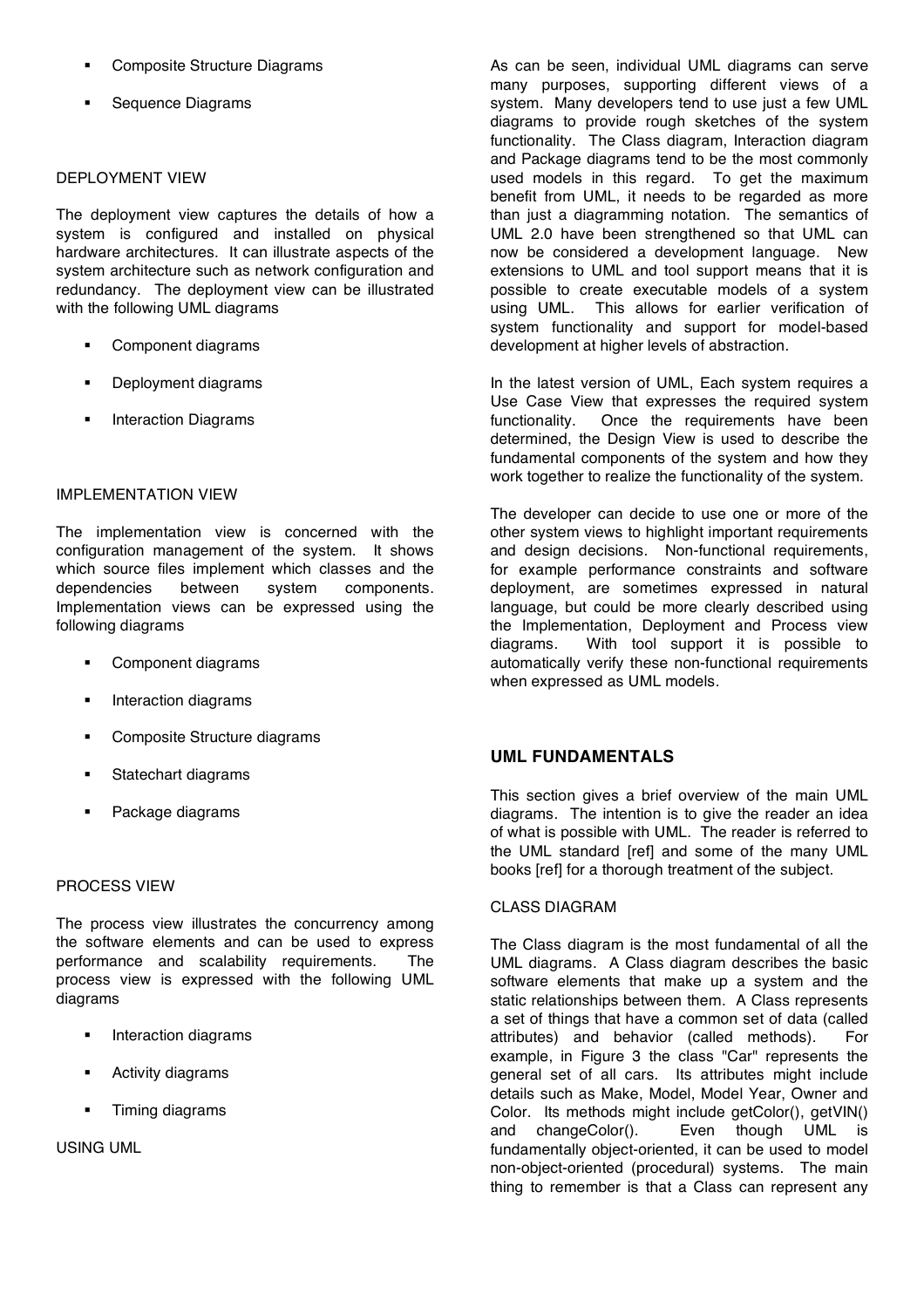important system concept, not just an object-oriented class in Java or C++. Classes can represent software components which encapsulate their own data (attributes) and behavior (methods). The Class diagram specifies the interface to the class and not its implementation. The class could be implemented in a procedural language such as C or even as a Simulink block. This flexibility in the interpretation of classes allows class diagrams to be used to describe both the system requirements in terms of domain concepts, as well as the subsequent realization of the requirements in terms of software elements. Developers distinguish between Analysis Class Diagrams, which contain only domain-level concepts, and Design Class Diagrams, which additionally contain software-specific classes to describe concepts such as data structures and data access protocols.



#### Figure 3. Class Diagram

Figure 3 illustrates the relationships between the class Car and some of the other system concepts. UML provides a shorthand notation for commonly used aggregate (assembly-subassembly) and inheritance (generalization-specialization) relationships.

During the requirements analysis phase the emphasis is on identifying the main system concepts/classes and the relationships between them. At the software design stage methods are assigned to each class to represent the responsibilities of the class in terms of the functionality that it provides. It is best to leave the assignment of methods to the design phase, since discovering a good, stable structure of system elements is the most important factor in architectural design. The assignment of responsibilities to the system elements tends to fall naturally out of a good system structure.

Class diagrams illustrate the general structure of the system in terms of similar software elements. They are static diagrams and so they do not show the runtime behavior of the software elements. At run time the classes are instantiated as individual objects which interact by calling each other's methods to execute system functionality.

### SEQUENCE DIAGRAM

Sequence diagrams are used to show the order of method calls made by objects of each class. A particular class may be responsible for providing certain functionality, but sometimes it must delegate parts of that functionality to other classes in the system, in the same way that managers in an organization delegate certain tasks to subordinates. Objects of a class call the methods of other objects to invoke their behavior. Sequence diagrams chart chronologically, from top to bottom, the method calls required to implement a piece of functionality. Messages in a sequence diagram can be either synchronous (with solid arrow) or asynchronous (with open-ended arrow). The basic format of a Sequence diagram is shown in Figure 4.



Figure 4. Sequence Diagram

#### STATECHART DIAGRAM

Statechart or State Transition diagrams capture the internal state transitions of UML elements such as a Class, subsystem or the whole system. They are very useful in describing the operation of event-driven realtime embedded systems. The Statechart notation has been enhanced in UML 2.0 to allow for easier expression of hierarchical state machines, reusable states, composite states for parallel processing and high-level transitions. In addition there is some new notation for emphasizing transitions and associated input/output signals that would be very useful in ECU modeling. Figure 5 provides an example of a Statechart showing some of the new features.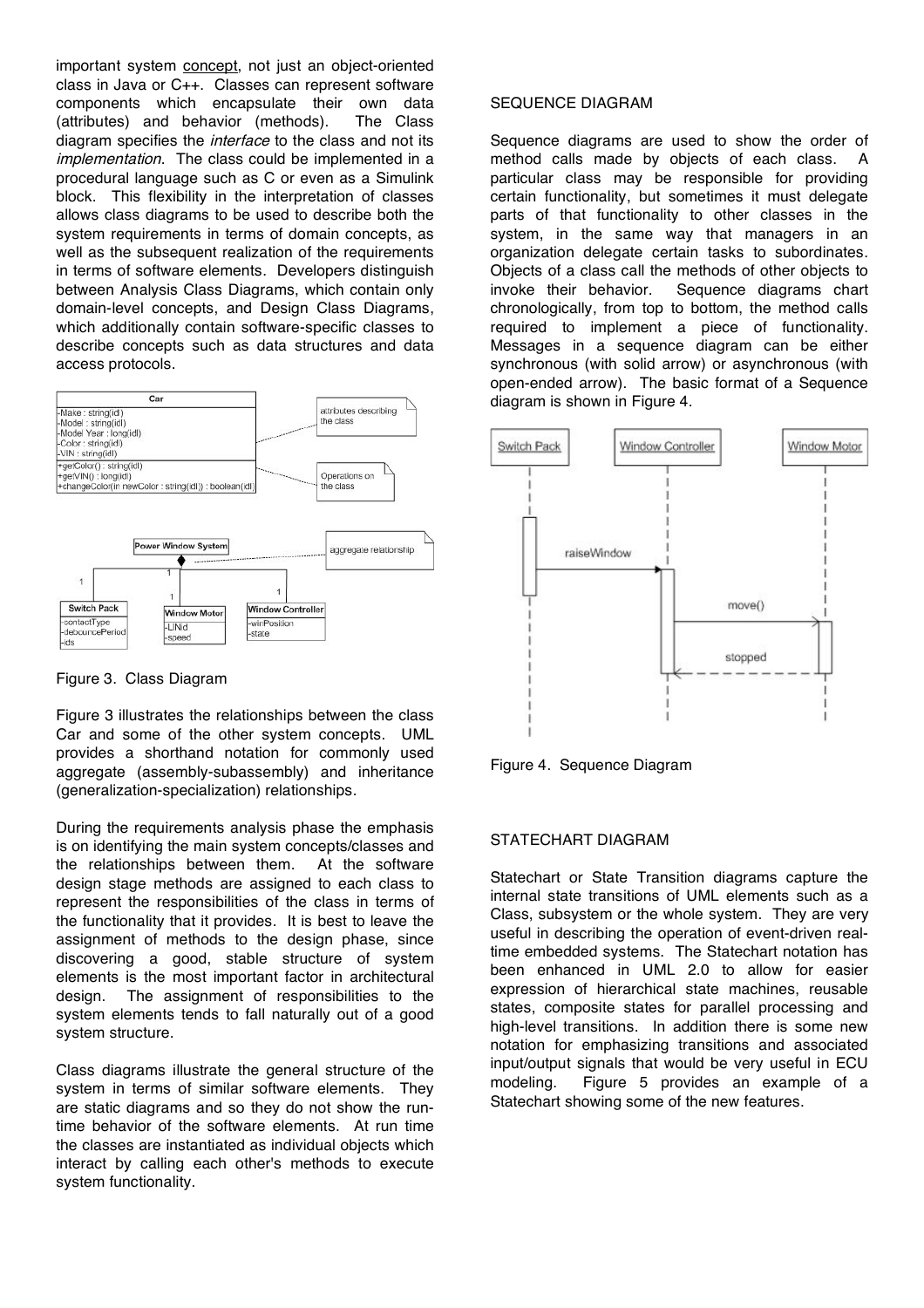

Figure 5. Statechart Diagram

### COMPOSITE STRUCTURE DIAGRAM

Modern vehicle control systems are usually implemented by a combination of cooperating hardware and software components. Each component provides a well-defined interface and functionality to client components. Components are a fundamental method of reuse, whether they are hardware components, software modules or Java/C++ classes. UML now has a Composite Structure diagram that provides both black-box and white-box views of a component and its interfaces. The white-box view allows the implementation of a component to be specified in terms of other basic components, providing a hierarchical resolution of a system or component.

Components can have both provided interfaces and required interfaces. Provided interfaces represent the functionality implemented by the component in question. Required interfaces represent functionality that the component expects other components in turn to supply to it so that it can carry out its activities. UML provides the concepts of ports and connectors to enable components to be interconnected at interfaces. Figure 6 is an example of a black-box component showing both provided and required interfaces.



Figure 6. Black-Box Component View

The white-box view of a component can be used to show the classes that work together to provide the functionality at the component interfaces. Ports can be connected to internal classes to show which classes provide the functionality at component interfaces. In this way the end-to-end flows through system components can be documented. An example of a white-box component realization is shown in Figure 7.





Classes can also be broken down in the same way to show how internal functionality is achieved using other delegate classes. These Composite Classes are new to UML 2.0 and provide both a hierarchical structuring of classes and an illustration of the end-to-end flows within a class.

#### ACTIVITY DIAGRAM

Sometimes the best way of describing a piece of system functionality is by using a procedural approach; a sequence of steps, much like traditional flowcharts. UML now has an Activity diagram that uses a mixture of control and data flow notation to describe system behavior. There is support for decision-making,<br>concurrency and synchronization modeling using synchronization modeling using Activity diagrams. Figure 8 is an example of an Activity diagram.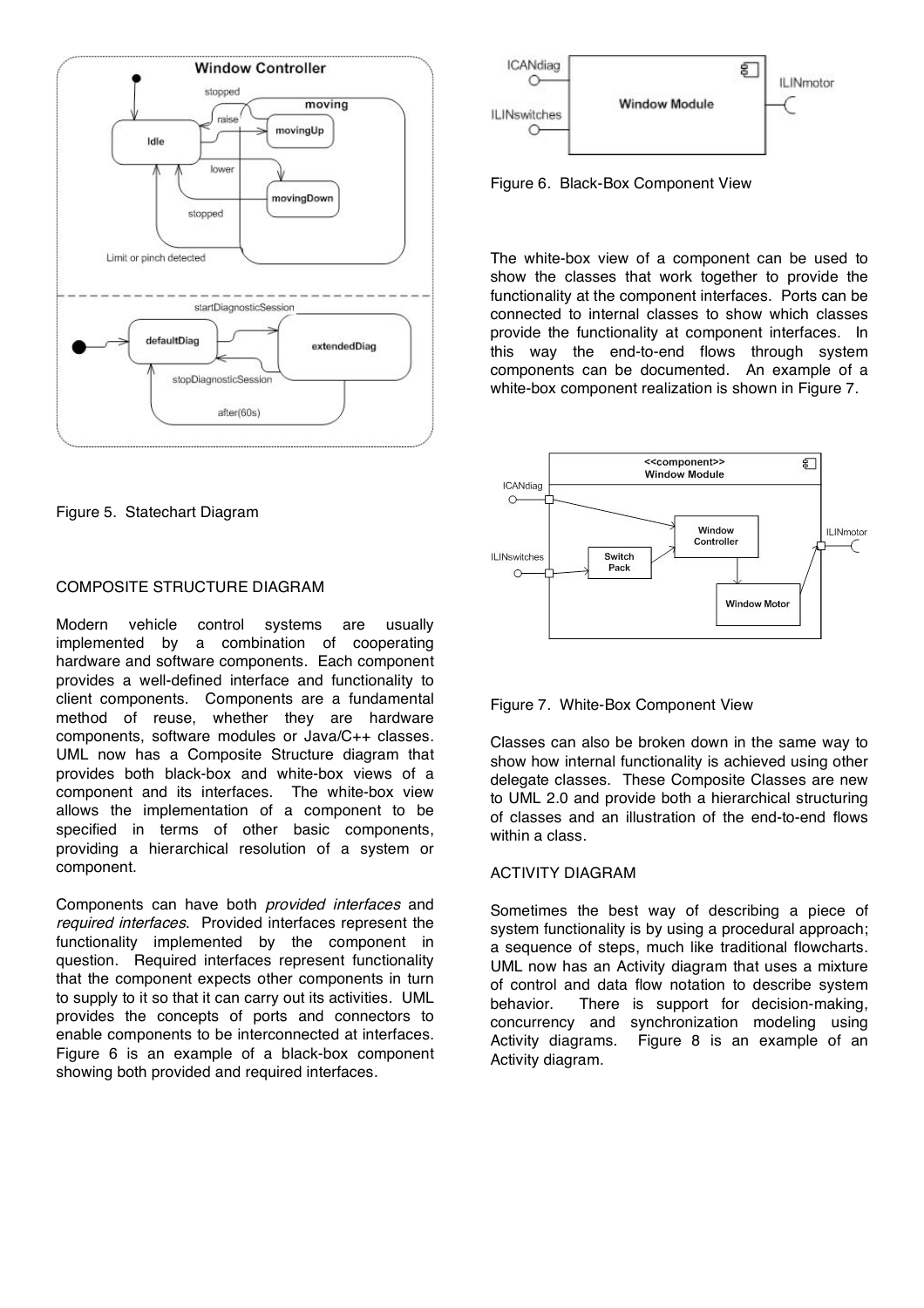

Figure 8. Activity Diagram

## **REAL-TIME SYSTEM MODELING**

Real-time system development has to address the following concerns as part of the analysis and design phases.

- System deployment to distributed hardware and software components
- **Concurrency**
- Constraints on system resources
- Performance requirements

The enhancements found in UML 2.0 provide good support for the above concerns, making UML more suitable than ever for real-time system modeling. The gap between systems engineering and software engineering has been bridged with UML 2.0, providing a single modeling technique that can be used to model system architecture and subsequently refine this to software implementation models of each system component.

## FUNCTION DEPLOYMENT

Composite Structure diagrams can be used to break down the system into a set of cooperating hardware and software components with clearly defined interfaces. Deployment diagrams can be used to show the allocation of software components to networked Electronic Control Units (ECUs) together with the network topology details. An example of a Deployment diagram is shown in Figure 9.



Figure 9. Deployment Diagram

## **CONCURRENCY**

In addition to the concurrency implied in the Deployment diagrams, UML can represent parallel activities using composite states on Statecharts as shown in Figure 5.

An enhancement to Sequence diagrams allows for sets of method calls to be executed in parallel as shown in Figure 10.



Figure 10. Enhanced Sequence Diagram

UML 2.0 allows portions of a timeline to be broken down, providing a hierarchical organization of sequence diagrams. This solves the problem with previous UML sequence diagrams which did not scale very well for use in large complex systems. UML now supports *Interaction Occurrences* on Sequence diagrams which allow common sequences of messages to be reused in many different Sequence diagrams.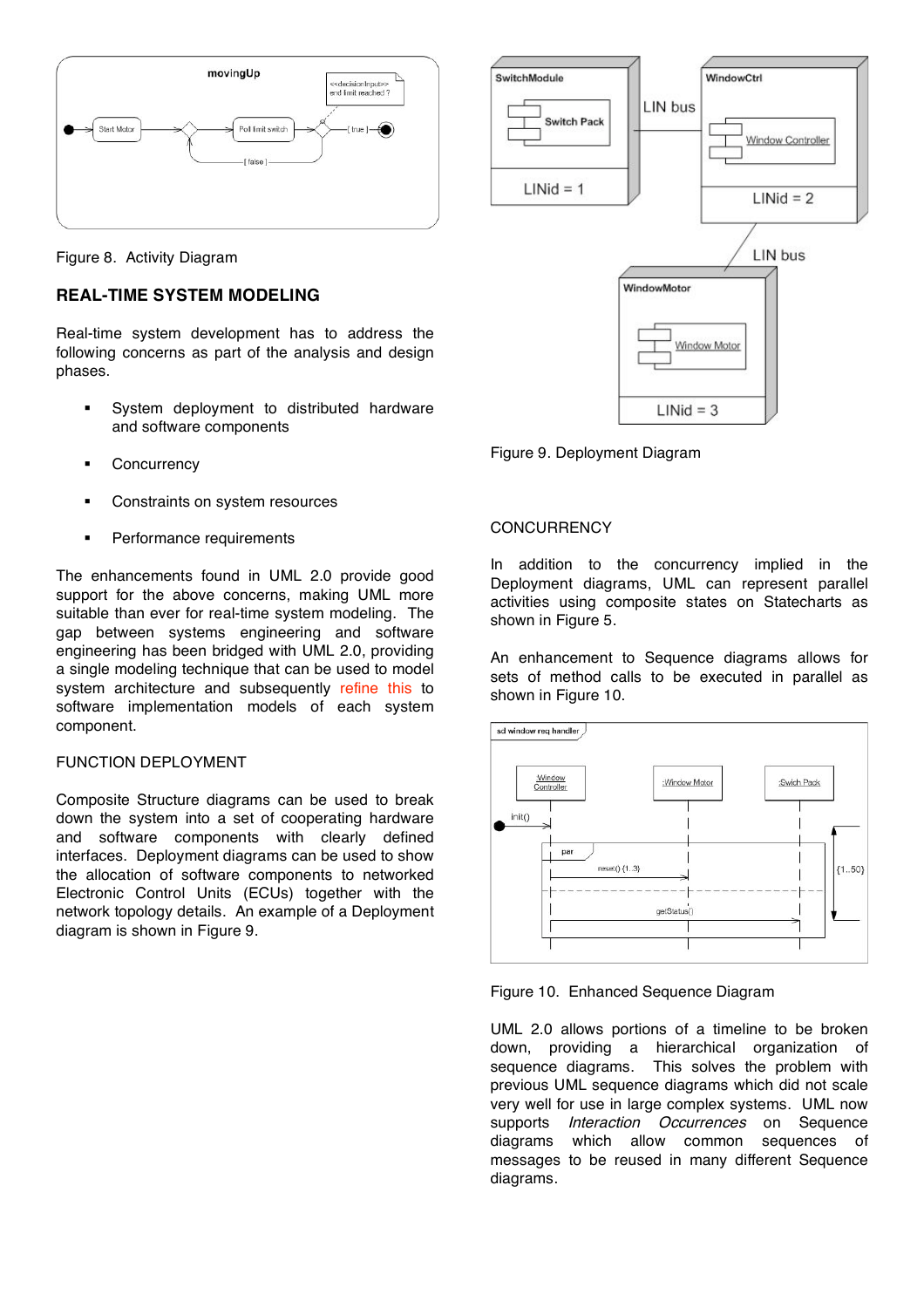#### CONSTRAINT MODELING

The Object Constraint Language is a declarative language that can be used to express constraints or invariants on any aspect of a UML model. OCL has its own set of keywords and operators, just like any other language. A developer can use OCL to express constraints on such things as the allowed range of values for a class attribute, a pre-condition for executing an action on a Statechart or allowed network bit rates on a deployment diagram. There are considerable benefits from using OCL to specify nonfunctional requirements as part of a Use Case. For a start, OCL expressions are unambiguous and can also be automatically checked for consistency with the help of some tools.

### PERFORMANCE MODELING

There are a number of ways in which the performance aspects of a system can be specified in UML models. The Statechart notation includes the transition keyword after, which specifies the maximum allowed time before a transition will occur. This is useful for describing timeout conditions in state machines. An example of this is shown in Figure 5. The Sequence diagram can also be annotated to show the maximum allowable execution times for a method, as well as the time allowed for the method call itself. Examples of these notations are given in Figure 11.

UML has a Timing diagram that is used to show the effects of method calls on objects as time progresses. The Timing diagram can be used to show timing constraints on method calls and the sequencing of method calls. Figure 11 is an example of a Timing diagram, showing that the window should begin moving up within 10 milliseconds of receiving a raise command.



#### Figure 11. Timing Diagram

## **SYSTEM INTEGRATION SUPPORT**

The effects of poor system requirements definition become apparent at the system test and integration phase. In the global automotive industry, where many cooperating system components are developed by geographically dispersed teams, the effects of poor interface definition are exacerbated. With UML 2.0 there is now a widely-used modeling notation that is comprehensive enough to span both the system modeling and software modeling domains. The use of a common notation by both system developers and software designers allows models from both domains to be synchronized earlier in the development process to avoid any major integration problems later on. The well-defined semantics of UML 2.0 together with the use of OCL provide better tool support for activities such as architecture validation and test case generation.

## **EXECUTABLE CODE SUPPORT**

UML 2.0 is an extensible modeling environment. UML profiles can be used to extend the notation to support domain-specific concepts and implementation platforms. For example, an OSEK profile can be defined which is essentially a Class diagram describing OSEK concepts and the relationships between them. The profile defines a set of *stereotypes* which are the names of the OSEK concepts or classes and tagged values, which are used at design time to influence the configuration of stereotypes. When a developer is describing an automotive application to be implemented on OSEK the application classes can be further labeled with stereotypes (roles) such as <<Task>>, <<Alarm>> or <<Message>> instead of the generic label class. The purpose of the stereotypes is to give additional information to readers about the intended use of a class. However, tools such as code generators can also use the stereotypes to guide the generation of code and configuration details for the software element. A class with a  $\leq$ OSEKtask $\geq$ stereotype is shown in Figure 12.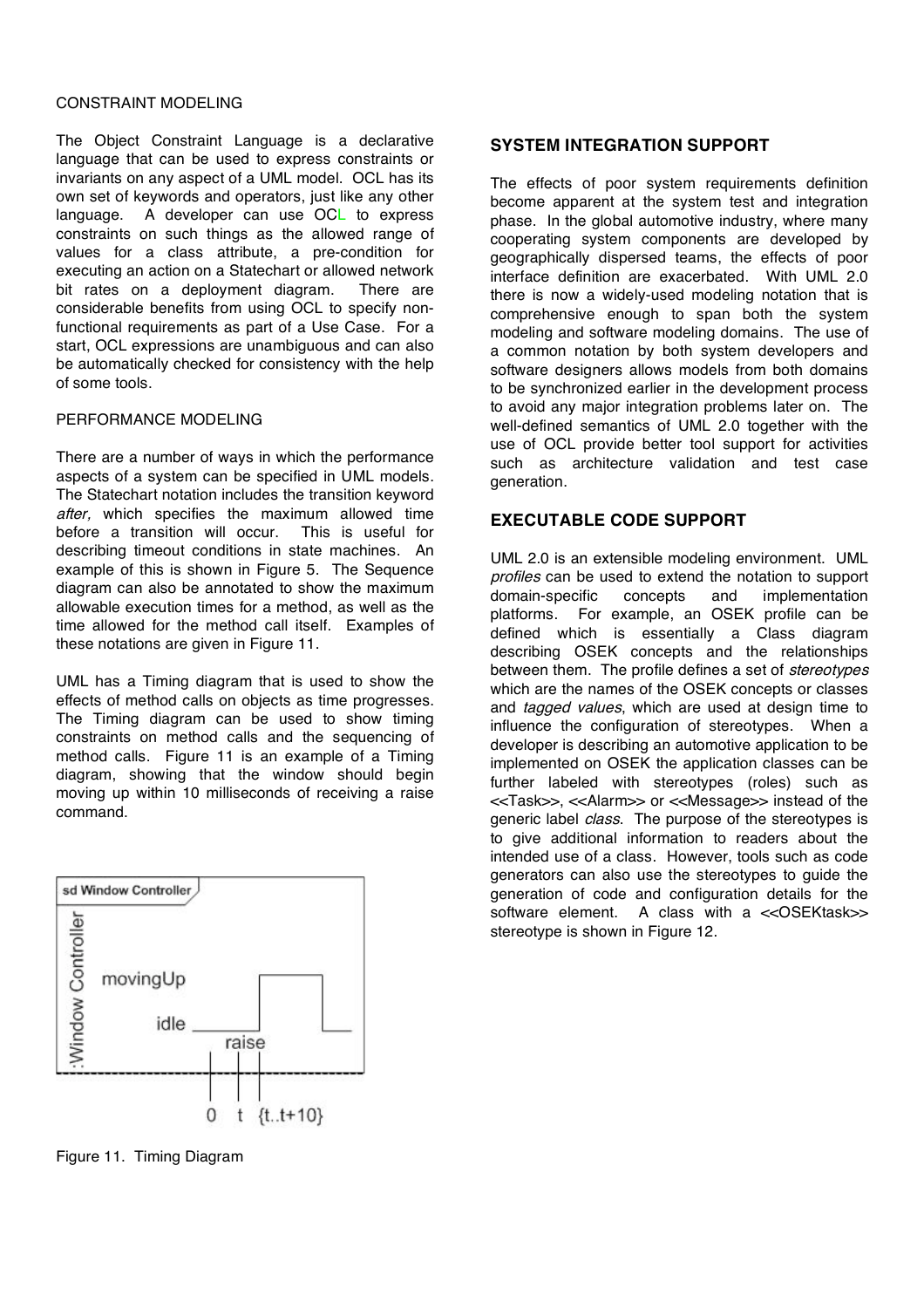

Figure 12 OSEK Task Stereotype

By adorning the UML models with appropriate stereotypes to indicate the intended implementation and defining suitable implementation profiles it is possible to automatically generate executable code from the UML models.

## **EXAMPLE – NETWORK MANAGEMENT SPECIFICATION**

The Gateway module which is normally the electronic cluster has the basic task of transferring normal messages and generating pseudo gateway messages. The normal messages are transferred from one network to the other. The pseudo messages are generated based on internal information within the electronic cluster.

There are a number of network dependencies associated with gateways such as:

- management of the network when one bus is asleep and another is awake, therefore deciding what messages are transferred;
- Management of the network rings when both buses are asleep and how the rings wake up and are established once again. In all the above situations the gateway has to ensure there is no negative impact on both buses in terms of invalid faults such as missing messages and entering false limp home modes.



Figure 12. Example Logical Ring Architecture for Two Buses



Figure 13. A Gateway module trying to match two networks into sleep mode

The problem of matching both network into a particular network state can best described using UML especially since the OSEK documentation is too detailed and cumbersome for the ordinary system engineer to understand properly.

The OSEK/VDX network management concept and application programming interface documentation does not show how to link two buses properly so that when one goes to sleep the other will do the same via sleep indication bits within network management messages. Using UML Statecharts and Sequence Diagrams to describe these scenarios would allow network management component developers and integrators to better understand and correctly implement this functionality.

## **CONCLUSION**

This paper presented an overview of UML notation with an emphasis on new UML 2.0 features to support the modeling of real-time embedded systems such as those found in automotive applications. UML has developed into a comprehensive system and software modeling language that is semantically rigorous